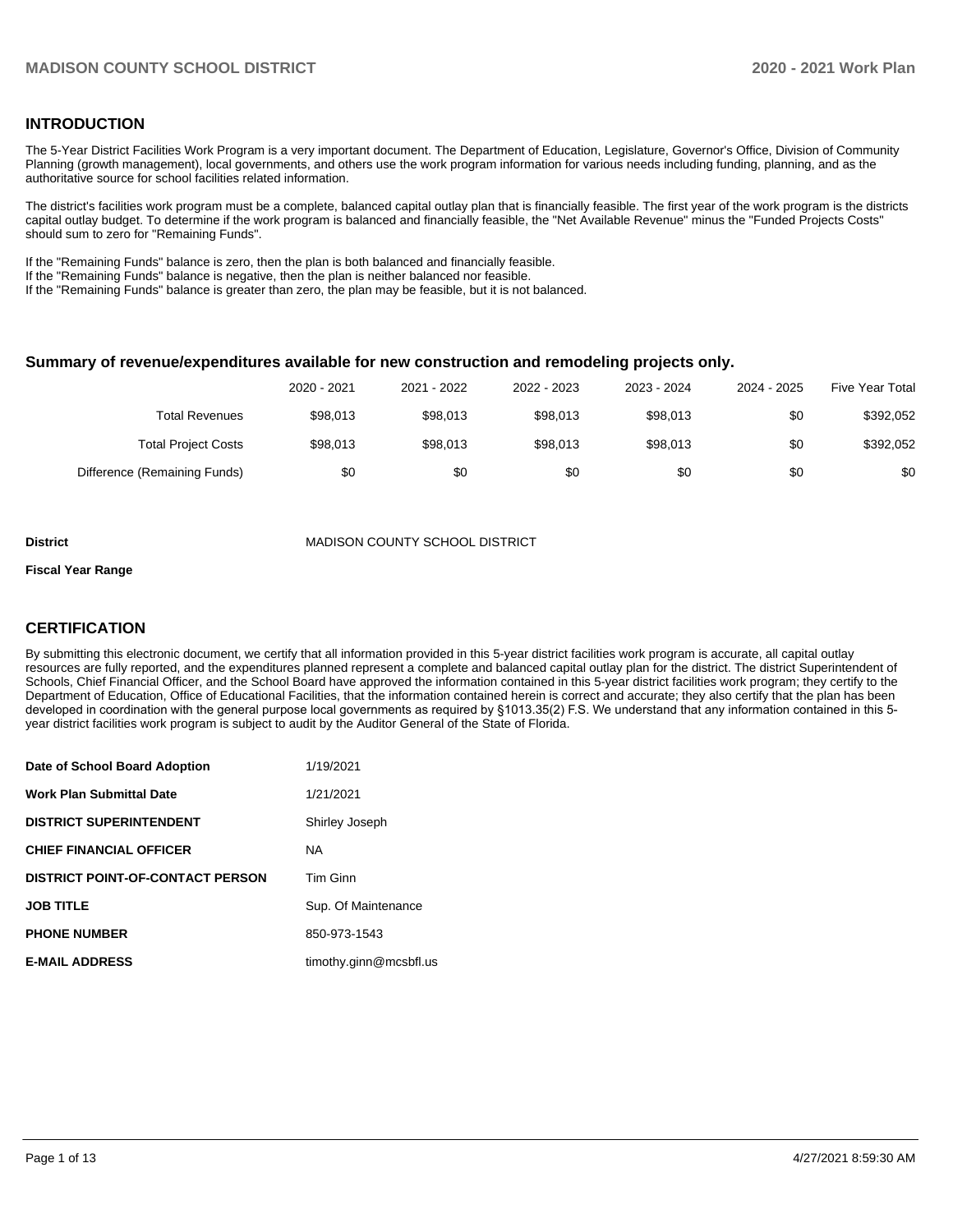# **Expenditures**

### **Expenditure for Maintenance, Repair and Renovation from 1.50-Mills and PECO**

Annually, prior to the adoption of the district school budget, each school board must prepare a tentative district facilities work program that includes a schedule of major repair and renovation projects necessary to maintain the educational and ancillary facilities of the district.

|                                  | Item                                                                                                                                                                                                                  | 2020 - 2021<br><b>Actual Budget</b> | 2021 - 2022<br>Projected | 2022 - 2023<br>Projected | 2023 - 2024<br>Projected | $2024 - 2025$<br>Projected | Total       |
|----------------------------------|-----------------------------------------------------------------------------------------------------------------------------------------------------------------------------------------------------------------------|-------------------------------------|--------------------------|--------------------------|--------------------------|----------------------------|-------------|
| <b>HVAC</b>                      |                                                                                                                                                                                                                       | \$50,000                            | \$50,000                 | \$50,000                 | \$50,000                 | \$52,500                   | \$252,500   |
| Locations:                       | COUNTY ADMINISTRATION ANNEX, COUNTY ADMINISTRATION COMPLEX, GREENVILLE ELEMENTARY, LEE ELEMENTARY, MADISOI<br>CO EXCEL ALTERNATIVE SCHOOL, MADISON COUNTY CENTRAL, MADISON SENIOR HIGH, PINETTA ELEMENTARY            |                                     |                          |                          |                          |                            |             |
| Flooring                         |                                                                                                                                                                                                                       | \$15,000                            | \$15,000                 | \$15,000                 | \$15,000                 | \$15,000                   | \$75,000    |
| Locations:                       | COUNTY ADMINISTRATION ANNEX, COUNTY ADMINISTRATION COMPLEX, GREENVILLE ELEMENTARY, LEE ELEMENTARY, MADISOI<br>CO EXCEL ALTERNATIVE SCHOOL, MADISON COUNTY CENTRAL, MADISON SENIOR HIGH, PINETTA ELEMENTARY            |                                     |                          |                          |                          |                            |             |
| Roofing                          |                                                                                                                                                                                                                       | \$25,000                            | \$25,000                 | \$25,000                 | \$25,000                 | \$30,000                   | \$130,000   |
| Locations:                       | COUNTY ADMINISTRATION ANNEX, COUNTY ADMINISTRATION COMPLEX, GREENVILLE ELEMENTARY, LEE ELEMENTARY, MADISOI<br>CO EXCEL ALTERNATIVE SCHOOL, MADISON COUNTY CENTRAL, MADISON SENIOR HIGH, PINETTA ELEMENTARY            |                                     |                          |                          |                          |                            |             |
| Safety to Life                   |                                                                                                                                                                                                                       | \$5.000                             | \$5,000                  | \$5,000                  | \$5.000                  | \$50,000                   | \$70,000    |
| Locations:                       | ICOUNTY ADMINISTRATION ANNEX. COUNTY ADMINISTRATION COMPLEX. GREENVILLE ELEMENTARY. LEE ELEMENTARY. MADISOI<br>CO EXCEL ALTERNATIVE SCHOOL, MADISON COUNTY CENTRAL, MADISON SENIOR HIGH, PINETTA ELEMENTARY           |                                     |                          |                          |                          |                            |             |
| Fencing                          |                                                                                                                                                                                                                       | \$1,500                             | \$1,500                  | \$1,500                  | \$1.500                  | \$1,500                    | \$7,500     |
|                                  | Locations: COUNTY ADMINISTRATION ANNEX, COUNTY ADMINISTRATION COMPLEX, GREENVILLE ELEMENTARY, LEE ELEMENTARY, MADISOI<br>CO EXCEL ALTERNATIVE SCHOOL, MADISON COUNTY CENTRAL, MADISON SENIOR HIGH, PINETTA ELEMENTARY |                                     |                          |                          |                          |                            |             |
| Parking                          |                                                                                                                                                                                                                       | \$500                               | \$500                    | \$500                    | \$500                    | \$500                      | \$2,500     |
|                                  | Locations: COUNTY ADMINISTRATION ANNEX, COUNTY ADMINISTRATION COMPLEX, GREENVILLE ELEMENTARY, LEE ELEMENTARY, MADISOI<br>CO EXCEL ALTERNATIVE SCHOOL, MADISON COUNTY CENTRAL, MADISON SENIOR HIGH, PINETTA ELEMENTARY |                                     |                          |                          |                          |                            |             |
| Electrical                       |                                                                                                                                                                                                                       | \$5.076                             | \$5.076                  | \$5,076                  | \$5.076                  | \$6,000                    | \$26,304    |
| Locations:                       | COUNTY ADMINISTRATION ANNEX. COUNTY ADMINISTRATION COMPLEX. GREENVILLE ELEMENTARY. LEE ELEMENTARY. MADISOI<br>CO EXCEL ALTERNATIVE SCHOOL, MADISON COUNTY CENTRAL, MADISON SENIOR HIGH, PINETTA ELEMENTARY            |                                     |                          |                          |                          |                            |             |
| Fire Alarm                       |                                                                                                                                                                                                                       | \$8,000                             | \$8,000                  | \$8,000                  | \$8,000                  | \$8,000                    | \$40,000    |
| Locations:                       | COUNTY ADMINISTRATION ANNEX, COUNTY ADMINISTRATION COMPLEX, GREENVILLE ELEMENTARY, LEE ELEMENTARY, MADISOI<br>COUNTY CENTRAL, MADISON SENIOR HIGH, PINETTA ELEMENTARY                                                 |                                     |                          |                          |                          |                            |             |
| Telephone/Intercom System        |                                                                                                                                                                                                                       | \$2,000                             | \$2,000                  | \$2,000                  | \$2.000                  | \$1.000                    | \$9.000     |
|                                  | Locations: COUNTY ADMINISTRATION ANNEX, COUNTY ADMINISTRATION COMPLEX, GREENVILLE ELEMENTARY, LEE ELEMENTARY, MADISOI<br>COUNTY CENTRAL, MADISON SENIOR HIGH, PINETTA ELEMENTARY                                      |                                     |                          |                          |                          |                            |             |
| <b>Closed Circuit Television</b> |                                                                                                                                                                                                                       | \$5.000                             | \$5,000                  | \$5,000                  | \$5,000                  | \$5,000                    | \$25,000    |
|                                  | Locations: MADISON COUNTY CENTRAL, MADISON SENIOR HIGH                                                                                                                                                                |                                     |                          |                          |                          |                            |             |
| Paint                            |                                                                                                                                                                                                                       | \$10,000                            | \$10,000                 | \$10,000                 | \$10.000                 | \$10,000                   | \$50,000    |
| Locations:                       | GREENVILLE ELEMENTARY, LEE ELEMENTARY, MADISON COUNTY CENTRAL, PINETTA ELEMENTARY                                                                                                                                     |                                     |                          |                          |                          |                            |             |
| Maintenance/Repair               |                                                                                                                                                                                                                       | \$159.312                           | \$148.445                | \$146.928                | \$147.600                | \$275,722                  | \$878,007   |
|                                  | Locations: COUNTY ADMINISTRATION ANNEX. COUNTY ADMINISTRATION COMPLEX. GREENVILLE ELEMENTARY. LEE ELEMENTARY. MADISOI<br>CO EXCEL ALTERNATIVE SCHOOL, MADISON COUNTY CENTRAL, MADISON SENIOR HIGH, PINETTA ELEMENTARY |                                     |                          |                          |                          |                            |             |
|                                  | <b>Sub Total:</b>                                                                                                                                                                                                     | \$286.388                           | \$275,521                | \$274,004                | \$274,676                | \$455,222                  | \$1,565,811 |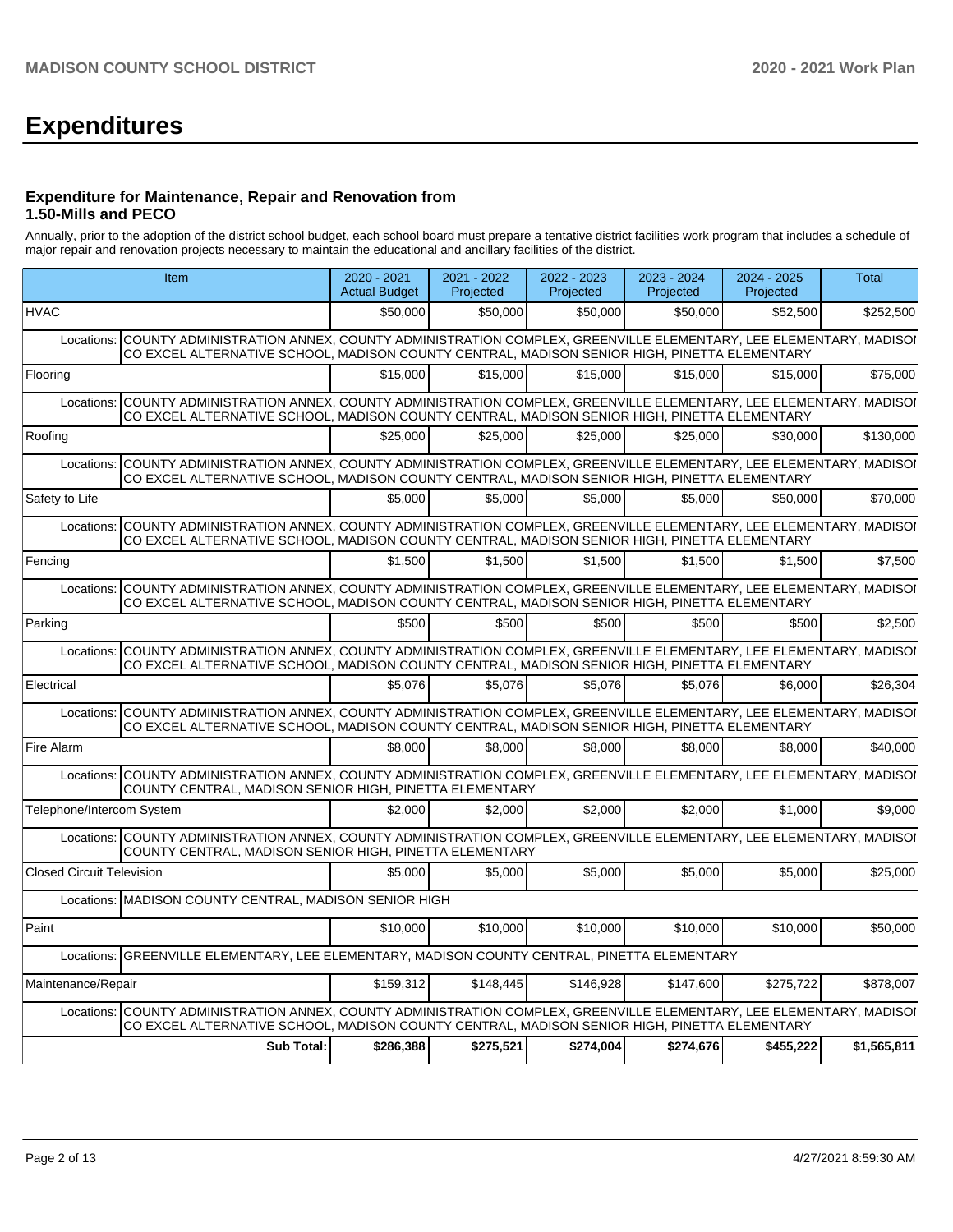| <b>PECO</b><br>Maintenance Expenditures | ሶሳ<br>JU. | $\sim$<br>Ψ | <b>SO</b> | ሶሳ<br>υU  | \$0       | \$0         |
|-----------------------------------------|-----------|-------------|-----------|-----------|-----------|-------------|
| l.50 Mill Sub Total:                    | \$286,388 | \$275,521   | \$274,004 | \$274,676 | \$455,222 | \$1,565,811 |

No items have been specified.

| Total:<br>. | \$286,388 | \$275.521 | \$274,004 | 4.676<br>\$274 | \$455.222 | \$1.565.8<br>04 |
|-------------|-----------|-----------|-----------|----------------|-----------|-----------------|
|             |           |           |           |                |           |                 |

#### **Local 1.50 Mill Expenditure For Maintenance, Repair and Renovation**

Anticipated expenditures expected from local funding sources over the years covered by the current work plan.

| Item                                                         | 2020 - 2021<br><b>Actual Budget</b> | 2021 - 2022<br>Projected | 2022 - 2023<br>Projected | 2023 - 2024<br>Projected | 2024 - 2025<br>Projected | <b>Total</b> |
|--------------------------------------------------------------|-------------------------------------|--------------------------|--------------------------|--------------------------|--------------------------|--------------|
| Remaining Maint and Repair from 1.5 Mills                    | \$286,388                           | \$275,521                | \$274,004                | \$274,676                | \$455,222                | \$1,565,811  |
| Maintenance/Repair Salaries                                  | \$135,000                           | \$135,000                | \$140,000                | \$147,000                | \$155,000                | \$712,000    |
| <b>School Bus Purchases</b>                                  | \$250,000                           | \$250,000                | \$250,000                | \$251,000                | \$250,000                | \$1,251,000  |
| <b>Other Vehicle Purchases</b>                               | \$30,000                            | \$30,000                 | \$30,000                 | \$30,000                 | \$0                      | \$120,000    |
| Capital Outlay Equipment                                     | \$334,694                           | \$382,284                | \$419,915                | \$460,674                | \$450,000                | \$2,047,567  |
| Rent/Lease Payments                                          | \$0                                 | \$0                      | \$0                      | \$0                      | \$0                      | \$0          |
| <b>COP Debt Service</b>                                      | \$0                                 | \$0                      | \$0                      | \$0                      | \$0                      | \$0          |
| Rent/Lease Relocatables                                      | \$0                                 | \$0                      | \$0                      | \$0                      | \$0                      | \$0          |
| <b>Environmental Problems</b>                                | \$0                                 | \$0                      | \$0                      | \$0                      | \$0                      | \$0          |
| ls.1011.14 Debt Service                                      | \$0                                 | \$0                      | \$0                      | \$0                      | \$0                      | \$0          |
| <b>Special Facilities Construction Account</b>               | \$0                                 | \$0                      | \$0                      | \$0                      | \$0                      | \$0          |
| Premiums for Property Casualty Insurance - 1011.71<br>(4a,b) | \$175,000                           | \$175,000                | \$180,000                | \$180,000                | \$185,000                | \$895,000    |
| Qualified School Construction Bonds (QSCB)                   | \$0                                 | \$0                      | \$0                      | \$0                      | \$0                      | \$0          |
| Qualified Zone Academy Bonds (QZAB)                          | \$0                                 | \$0                      | \$0                      | \$0                      | \$0                      | \$0          |
| <b>Local Expenditure Totals:</b>                             | \$1,211,082                         | \$1,247,805              | \$1,293,919              | \$1,343,350              | \$1,495,222              | \$6,591,378  |

## **Revenue**

#### **1.50 Mill Revenue Source**

Schedule of Estimated Capital Outlay Revenue from each currently approved source which is estimated to be available for expenditures on the projects included in the tentative district facilities work program. All amounts are NET after considering carryover balances, interest earned, new COP's, 1011.14 and 1011.15 loans, etc. Districts cannot use 1.5-Mill funds for salaries except for those explicitly associated with maintenance/repair projects. (1011.71 (5), F.S.)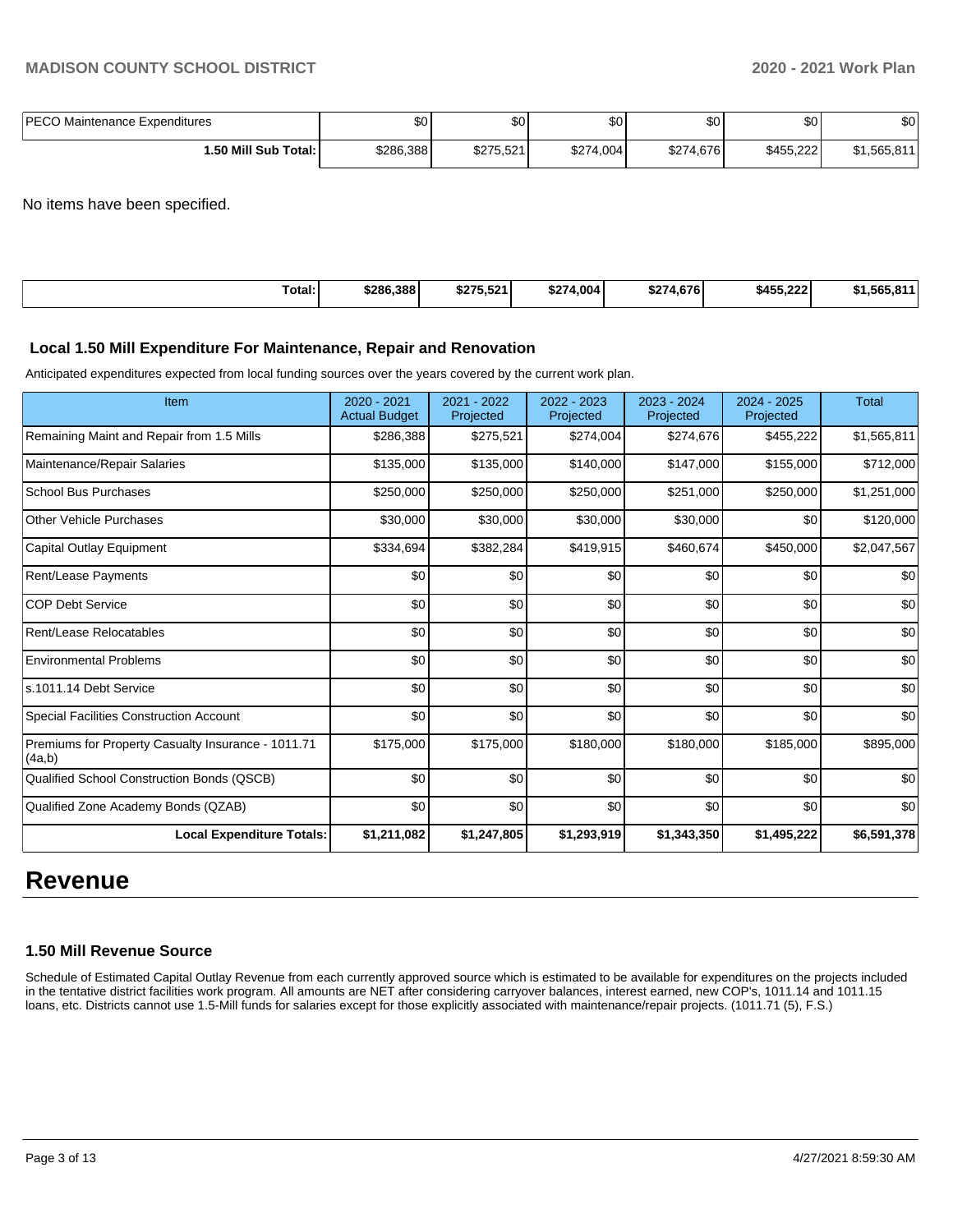## **MADISON COUNTY SCHOOL DISTRICT 2020 - 2021 Work Plan**

| <b>Item</b>                                                                       | Fund | $2020 - 2021$<br><b>Actual Value</b> | 2021 - 2022<br>Projected | 2022 - 2023<br>Projected | $2023 - 2024$<br>Projected | $2024 - 2025$<br>Projected | Total           |
|-----------------------------------------------------------------------------------|------|--------------------------------------|--------------------------|--------------------------|----------------------------|----------------------------|-----------------|
| (1) Non-exempt property<br>lassessed valuation                                    |      | \$840,311,183                        | \$865,813,292            | \$897,836,466            | \$932,164,139              | \$969,565,972              | \$4,505,691,052 |
| (2) The Millage projected for<br>discretionary capital outlay per<br>ls.1011.71   |      | 1.50                                 | 1.50                     | 1.50                     | 1.50                       | 1.50                       |                 |
| (3) Full value of the 1.50-Mill<br>discretionary capital outlay per<br>ls.1011.71 |      | \$1,411,723                          | \$1,454,566              | \$1,508,365              | \$1,566,036                | \$1,628,871                | \$7,569,561     |
| $(4)$ Value of the portion of the 1.50<br>-Mill ACTUALLY levied                   | 370I | \$1,210,048                          | \$1,246,771              | \$1,292,885              | \$1,342,316                | \$1,396,175                | \$6,488,195     |
| $(5)$ Difference of lines $(3)$ and $(4)$                                         |      | \$201,675                            | \$207,795                | \$215,480                | \$223,720                  | \$232,696                  | \$1,081,366     |

## **PECO Revenue Source**

The figure in the row designated "PECO Maintenance" will be subtracted from funds available for new construction because PECO maintenance dollars cannot be used for new construction.

| Item                                 | Fund | $2020 - 2021$<br><b>Actual Budget</b> | 2021 - 2022<br>Projected | 2022 - 2023<br>Projected | 2023 - 2024<br>Projected | $2024 - 2025$<br>Projected | Total            |
|--------------------------------------|------|---------------------------------------|--------------------------|--------------------------|--------------------------|----------------------------|------------------|
| <b>PECO New Construction</b>         | 340  | \$0                                   | \$0 <sub>1</sub>         | \$0                      | \$0 <sub>1</sub>         | \$0 <sub>1</sub>           | \$0 <sub>1</sub> |
| <b>PECO Maintenance Expenditures</b> |      | ا 30                                  | \$٥Ι                     | \$0                      | \$0 <sub>1</sub>         | \$0                        | \$0              |
|                                      |      | \$0                                   | \$0                      | \$0                      | \$0                      | \$0                        | \$0              |

## **CO & DS Revenue Source**

Revenue from Capital Outlay and Debt Service funds.

| Item                                      | Fund  | $2020 - 2021$<br><b>Actual Budget</b> | 2021 - 2022<br>Projected | 2022 - 2023<br>Projected | $2023 - 2024$<br>Projected | $2024 - 2025$<br>Projected | Total     |
|-------------------------------------------|-------|---------------------------------------|--------------------------|--------------------------|----------------------------|----------------------------|-----------|
| ICO & DS Cash Flow-through<br>Distributed | 360 l | \$96.055                              | \$96.055                 | \$96.055                 | \$96.055                   | \$96,055                   | \$480.275 |
| ICO & DS Interest on<br>Undistributed CO  | 360   | \$2.992                               | \$2,992                  | \$2.992                  | \$2.992                    | \$2,992                    | \$14,960  |
|                                           |       | \$99,047                              | \$99,047                 | \$99.047                 | \$99.047                   | \$99,047                   | \$495.235 |

#### **Fair Share Revenue Source**

Nothing reported for this section. All legally binding commitments for proportionate fair-share mitigation for impacts on public school facilities must be included in the 5-year district work program.

#### **Sales Surtax Referendum**

Specific information about any referendum for a 1-cent or ½-cent surtax referendum during the previous year.

**Did the school district hold a surtax referendum during the past fiscal year 2019 - 2020?**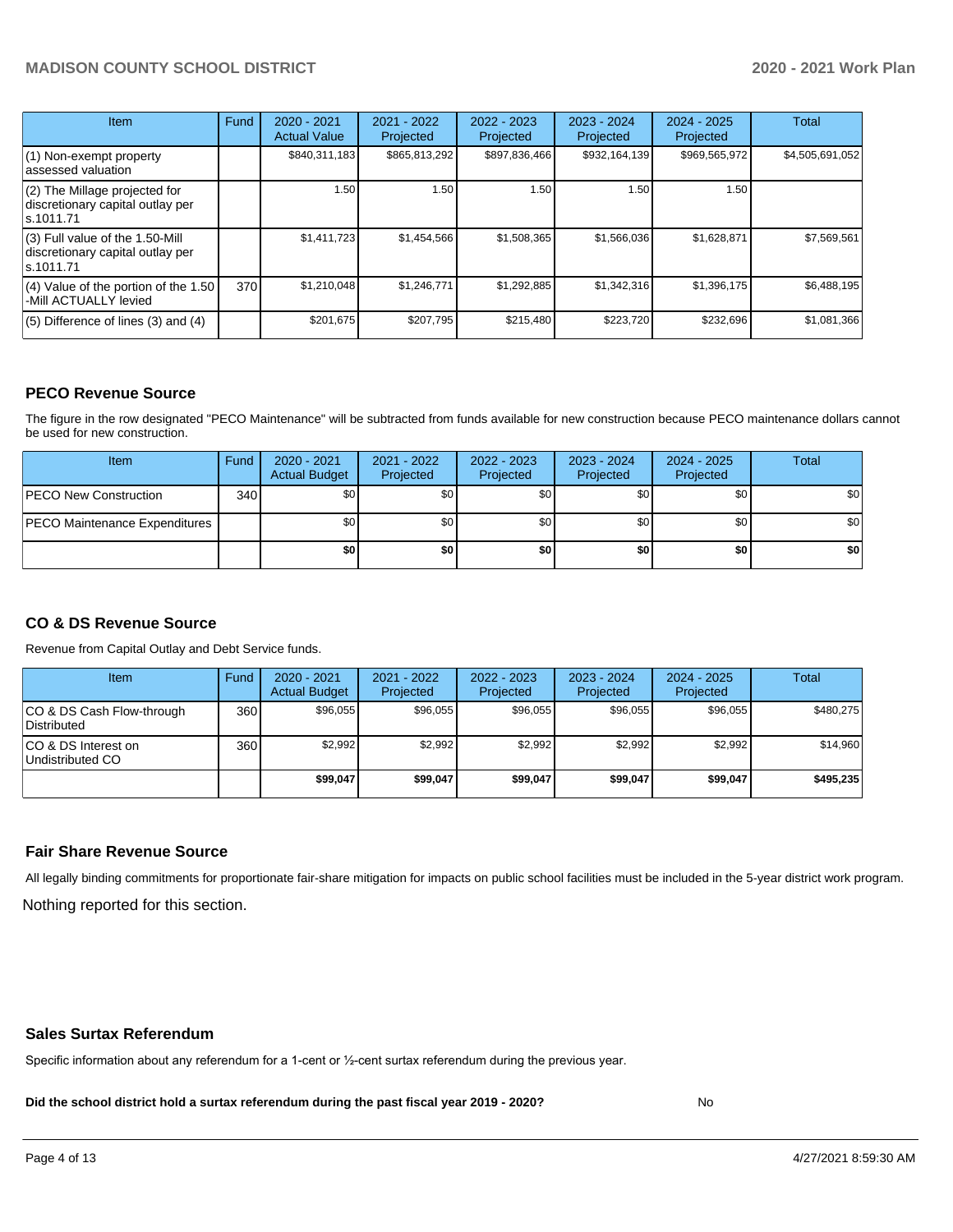## **Additional Revenue Source**

Any additional revenue sources

| <b>Item</b>                                                                                                               | 2020 - 2021<br><b>Actual Value</b> | 2021 - 2022<br>Projected | 2022 - 2023<br>Projected | 2023 - 2024<br>Projected | 2024 - 2025<br>Projected | <b>Total</b> |
|---------------------------------------------------------------------------------------------------------------------------|------------------------------------|--------------------------|--------------------------|--------------------------|--------------------------|--------------|
| Proceeds from a s.1011.14/15 F.S. Loans                                                                                   | \$0                                | \$0                      | \$0                      | \$0                      | \$0                      | \$0          |
| District Bonds - Voted local bond<br>referendum proceeds per s.9, Art VII<br><b>State Constitution</b>                    | \$0                                | \$0                      | \$0                      | \$0                      | \$0                      | \$0          |
| Proceeds from Special Act Bonds                                                                                           | \$0                                | \$0                      | \$0                      | \$0                      | \$0                      | \$0          |
| Estimated Revenue from CO & DS Bond<br>Sale                                                                               | \$0                                | \$0                      | \$0                      | \$0                      | \$0                      | \$0          |
| Proceeds from Voted Capital<br>Improvements millage                                                                       | \$0                                | \$0                      | \$0                      | \$0                      | \$0                      | \$0          |
| Other Revenue for Other Capital Projects                                                                                  | \$0                                | \$0                      | \$0                      | \$0                      | \$0                      | \$0          |
| Proceeds from 1/2 cent sales surtax<br>authorized by school board                                                         | \$0                                | \$0                      | \$0                      | \$0                      | \$0                      | \$0          |
| Proceeds from local governmental<br>infrastructure sales surtax                                                           | \$0                                | \$0                      | \$0                      | \$0                      | \$0                      | \$0          |
| Proceeds from Certificates of<br>Participation (COP's) Sale                                                               | \$0                                | \$0                      | \$0                      | \$0                      | \$0                      | \$0          |
| Classrooms First Bond proceeds amount<br>authorized in FY 1997-98                                                         | \$0                                | \$0                      | \$0                      | \$0                      | \$0                      | \$0          |
| Classrooms for Kids                                                                                                       | \$0                                | \$0                      | \$0                      | \$0                      | \$0                      | \$0          |
| <b>District Equity Recognition</b>                                                                                        | \$0                                | \$0                      | \$0                      | \$0                      | \$0                      | \$0          |
| <b>Federal Grants</b>                                                                                                     | \$0                                | \$0                      | \$0                      | \$0                      | \$0                      | \$0          |
| Proportionate share mitigation (actual<br>cash revenue only, not in kind donations)                                       | \$0                                | \$0                      | \$0                      | \$0                      | \$0                      | \$0          |
| Impact fees received                                                                                                      | \$0                                | \$0                      | \$0                      | \$0                      | \$0                      | \$0          |
| Private donations                                                                                                         | \$0                                | \$0                      | \$0                      | \$0                      | \$0                      | \$0          |
| Grants from local governments or not-for-<br>profit organizations                                                         | \$0                                | \$0                      | \$0                      | \$0                      | \$0                      | \$0          |
| Interest, Including Profit On Investment                                                                                  | \$0                                | \$0                      | \$0                      | \$0                      | \$0                      | \$0          |
| Revenue from Bonds pledging proceeds<br>from 1 cent or 1/2 cent Sales Surtax                                              | \$0                                | \$0                      | \$0                      | \$0                      | \$0                      | \$0          |
| <b>Total Fund Balance Carried Forward</b>                                                                                 | \$0                                | \$0                      | \$0                      | \$0                      | \$0                      | \$0          |
| General Capital Outlay Obligated Fund<br><b>Balance Carried Forward From Total</b><br><b>Fund Balance Carried Forward</b> | \$0                                | \$0                      | \$0                      | \$0                      | \$0                      | \$0          |
| Special Facilities Construction Account                                                                                   | \$0                                | \$0                      | \$0                      | \$0                      | \$0                      | \$0          |
| One Cent - 1/2 Cent Sales Surtax Debt<br>Service From Total Fund Balance Carried<br>Forward                               | \$0                                | \$0                      | \$0                      | \$0                      | \$0                      | \$0          |
| Capital Outlay Projects Funds Balance<br>Carried Forward From Total Fund<br><b>Balance Carried Forward</b>                | \$0                                | \$0                      | \$0                      | \$0                      | \$0                      | \$0          |
| Subtotal                                                                                                                  | \$0                                | \$0                      | \$0                      | \$0                      | \$0                      | \$0          |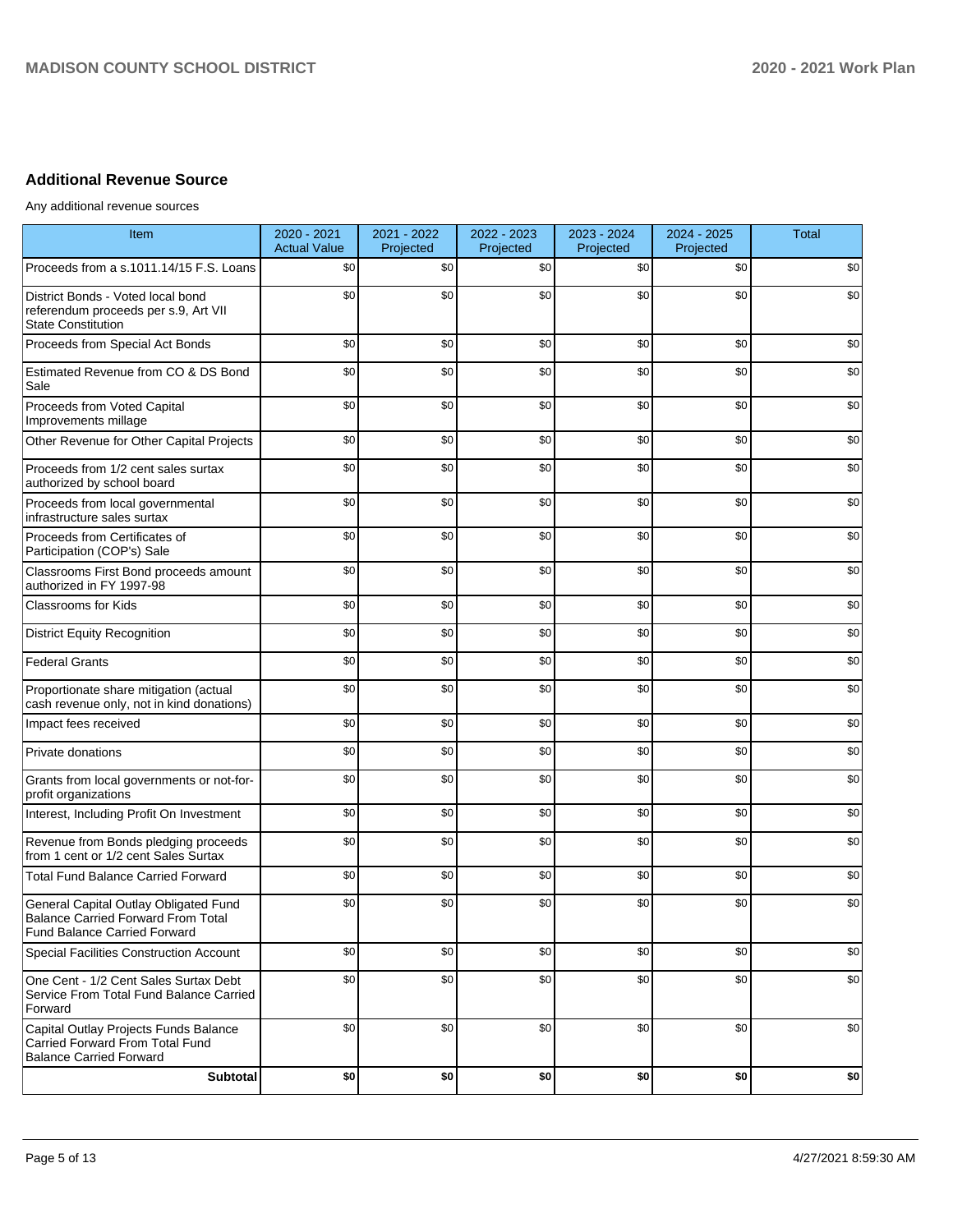## **Total Revenue Summary**

| Item Name                                                     | $2020 - 2021$<br><b>Budget</b> | 2021 - 2022<br>Projected | 2022 - 2023<br>Projected | 2023 - 2024<br>Projected | $2024 - 2025$<br>Projected | <b>Five Year Total</b> |
|---------------------------------------------------------------|--------------------------------|--------------------------|--------------------------|--------------------------|----------------------------|------------------------|
| Local 1.5 Mill Discretionary Capital Outlay<br><b>Revenue</b> | \$1,210,048                    | \$1,246,771              | \$1,292,885              | \$1,342,316              | \$1,396,175                | \$6,488,195            |
| IPECO and 1.5 Mill Maint and Other 1.5<br>Mill Expenditures   | (\$1,211,082)                  | (\$1,247,805)            | (\$1,293,919)            | (\$1,343,350)            | (\$1,495,222)              | $(\$6,591,378)$        |
| <b>PECO Maintenance Revenue</b>                               | \$0 <sub>1</sub>               | \$0 <sub>1</sub>         | \$0                      | \$0                      | \$0                        | \$0                    |
| <b>Available 1.50 Mill for New</b><br><b>Construction</b>     | ( \$1,034)                     | ( \$1,034]               | ( \$1,034)               | ( \$1,034)               | (\$99,047)                 | (\$103, 183)           |

| <b>Item Name</b>                     | 2020 - 2021<br><b>Budget</b> | $2021 - 2022$<br>Projected | 2022 - 2023<br>Projected | 2023 - 2024<br>Projected | $2024 - 2025$<br>Projected | <b>Five Year Total</b> |
|--------------------------------------|------------------------------|----------------------------|--------------------------|--------------------------|----------------------------|------------------------|
| ICO & DS Revenue                     | \$99,047                     | \$99,047                   | \$99,047                 | \$99,047                 | \$99,047                   | \$495,235              |
| <b>PECO New Construction Revenue</b> | \$0                          | \$0 <sub>1</sub>           | \$0                      | \$0                      | \$0                        | \$0                    |
| Other/Additional Revenue             | \$0 <sub>1</sub>             | \$0 <sub>1</sub>           | \$0                      | \$0                      | \$0                        | \$0                    |
| <b>Total Additional Revenuel</b>     | \$99,047                     | \$99,047                   | \$99,047                 | \$99,047                 | \$99,047                   | \$495,235              |
| Total Available Revenue              | \$98,013                     | \$98,013                   | \$98,013                 | \$98,013                 | \$0                        | \$392,052              |

# **Project Schedules**

## **Capacity Project Schedules**

A schedule of capital outlay projects necessary to ensure the availability of satisfactory classrooms for the projected student enrollment in K-12 programs.

| <b>Project Description</b>           | Location                  |                  | 2020 - 2021 | 2021 - 2022      | 2022 - 2023 | 2023 - 2024 | 2024 - 2025 | <b>Total</b> | Funded  |
|--------------------------------------|---------------------------|------------------|-------------|------------------|-------------|-------------|-------------|--------------|---------|
| Project description<br>not specified | Location not<br>specified | Planned<br>Cost: | \$0         | \$0 <sub>1</sub> | \$0         | \$0         | \$0         |              | $$0$ No |
|                                      | <b>Student Stations:</b>  |                  |             |                  |             |             |             |              |         |
|                                      | <b>Total Classrooms:</b>  |                  |             |                  |             |             |             |              |         |
|                                      | Gross Sq Ft:              |                  |             |                  |             |             |             |              |         |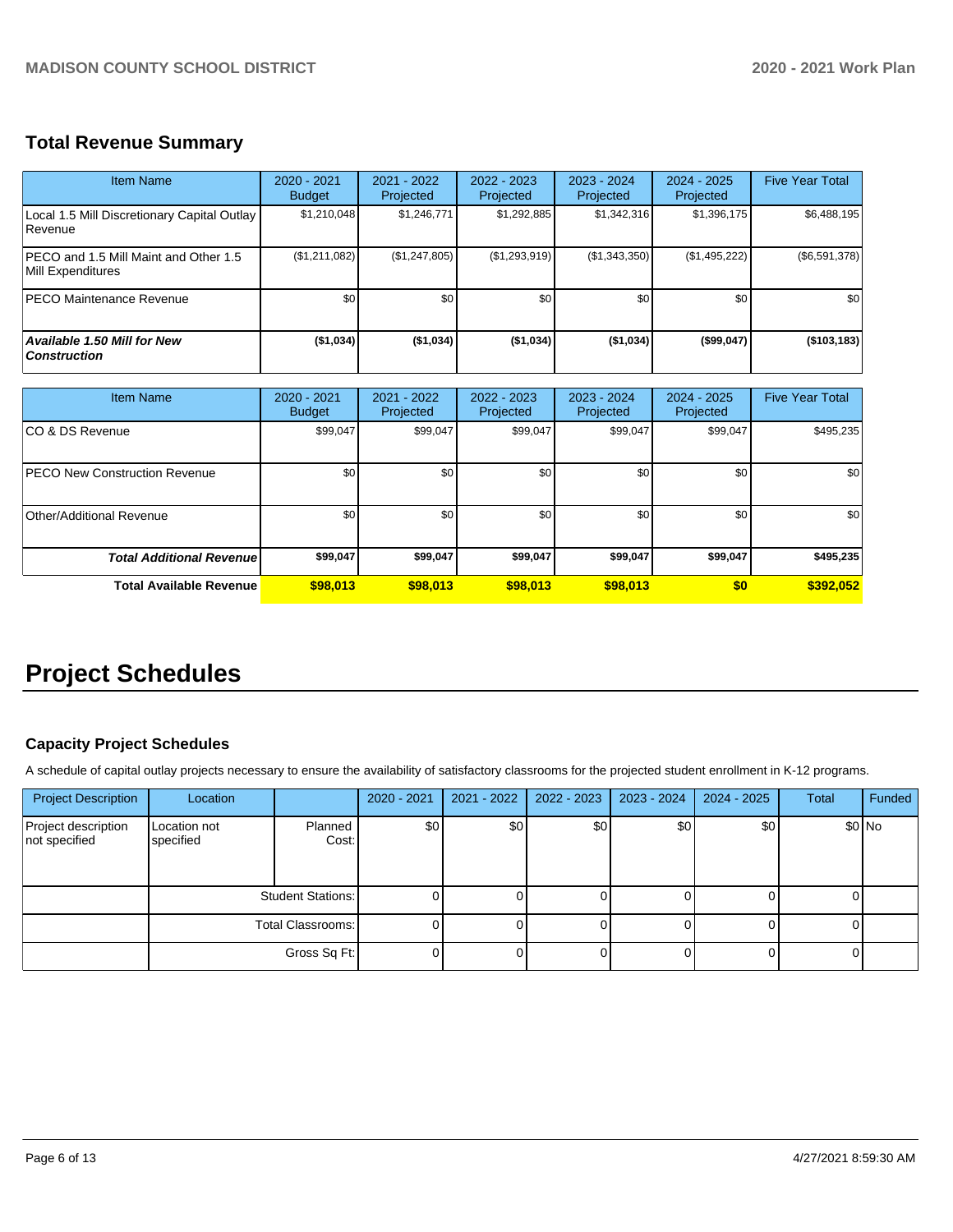| Project description<br>not specified | Location not<br>specified                     | Planned<br>Cost:         | \$0 | \$0 | \$0      | \$0      | \$0 |     | \$0 No |
|--------------------------------------|-----------------------------------------------|--------------------------|-----|-----|----------|----------|-----|-----|--------|
|                                      | <b>Student Stations:</b><br>Total Classrooms: |                          |     |     | 0        | 01       |     |     |        |
|                                      |                                               |                          |     |     | 0        | 01       | U   |     |        |
|                                      |                                               |                          |     | 0   | 01       |          |     |     |        |
|                                      |                                               |                          |     |     |          |          |     |     |        |
|                                      |                                               | <b>Planned Cost:</b>     | \$0 | \$0 | \$0      | \$0      | \$0 | \$0 |        |
|                                      |                                               | <b>Student Stations:</b> | 0   |     | $\bf{0}$ | $\Omega$ | 0   | 0   |        |
|                                      |                                               | <b>Total Classrooms:</b> |     |     | $\Omega$ | $\Omega$ | ŋ   | 0   |        |
|                                      |                                               | Gross Sq Ft:             | 0   | 0   | 0        | 0        | 0   | 0   |        |

#### **Other Project Schedules**

Major renovations, remodeling, and additions of capital outlay projects that do not add capacity to schools.

Nothing reported for this section.

## **Additional Project Schedules**

Any projects that are not identified in the last approved educational plant survey.

| <b>Project Description</b>                                                                                     | Location                                          | <b>Num</b><br>Classroom<br>s | $2020 - 2021$<br><b>Actual Budget</b> | 2021 - 2022<br>Projected | 2022 - 2023<br>Projected | 2023 - 2024<br>Projected | $2024 - 2025$<br>Projected | Total         | Funded |
|----------------------------------------------------------------------------------------------------------------|---------------------------------------------------|------------------------------|---------------------------------------|--------------------------|--------------------------|--------------------------|----------------------------|---------------|--------|
| HVAC and Flooring                                                                                              | <b>PINETTA</b><br><b>ELEMENTARY</b>               |                              | \$49,013                              | \$0                      | \$0                      | \$49,000                 | \$0                        | \$98,013 Yes  |        |
| HVAC and Flooring                                                                                              | LEE ELEMENTARY                                    |                              | \$0                                   | \$49,013                 | \$0                      | \$0                      | \$0                        | \$49,013 Yes  |        |
| HVAC, Flooring and<br>Refurbishing Offices.<br>Updates and<br>Refurbishing<br><b>Transportation Facilities</b> | <b>COUNTY</b><br>ADMINISTRATION<br><b>COMPLEX</b> |                              | \$49,000                              | \$49,000                 | \$49,013                 | \$0                      | \$0                        | \$147,013 Yes |        |
| HVAC and flooring.<br>Refurbishing Gym.                                                                        | <b>GREENVILLE</b><br><b>ELEMENTARY</b>            |                              | \$0                                   | \$0                      | \$49,000                 | \$49.013                 | \$0                        | \$98,013 Yes  |        |
| Project description not<br>specified                                                                           | Location not<br>specified                         |                              | \$0                                   | \$0                      | \$0                      | \$0                      | \$0                        |               | \$0 No |
|                                                                                                                |                                                   |                              | \$98,013                              | \$98,013                 | \$98,013                 | \$98,013                 | \$0                        | \$392,052     |        |

### **Non Funded Growth Management Project Schedules**

Schedule indicating which projects, due to planned development, that CANNOT be funded from current revenues projected over the next five years.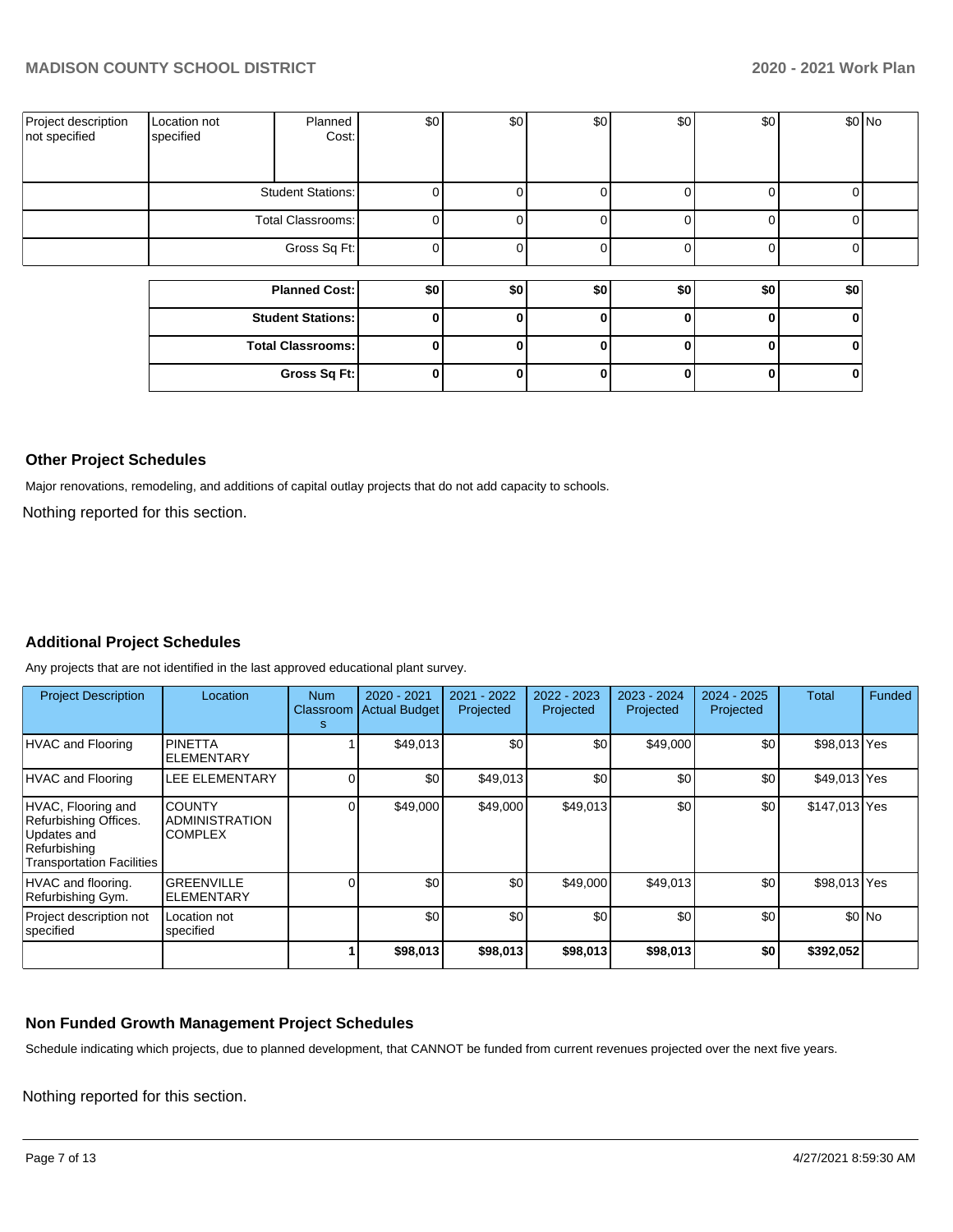## **Tracking**

## **Capacity Tracking**

| Location                                 | $2020 -$<br>2021 Satis.<br>Stu. Sta. | Actual<br>$2020 -$<br>2021 FISH<br>Capacity | Actual<br>$2019 -$<br>2020<br><b>COFTE</b> | # Class<br><b>Rooms</b> | Actual<br>Average<br>$2020 -$<br>2021 Class<br><b>Size</b> | Actual<br>$2020 -$<br>2021<br><b>Utilization</b> | <b>New</b><br>Stu.<br>Capacity | <b>New</b><br>Rooms to<br>be<br>Added/Re<br>moved | Projected<br>$2024 -$<br>2025<br><b>COFTE</b> | Projected<br>$2024 -$<br>2025<br>Utilization | Projected<br>$2024 -$<br><b>2025 Class</b><br><b>Size</b> |
|------------------------------------------|--------------------------------------|---------------------------------------------|--------------------------------------------|-------------------------|------------------------------------------------------------|--------------------------------------------------|--------------------------------|---------------------------------------------------|-----------------------------------------------|----------------------------------------------|-----------------------------------------------------------|
| IMADISON SENIOR HIGH                     | 1,059                                | 891                                         | 490                                        | 44                      | 11                                                         | 55.00 %                                          |                                |                                                   | 455                                           | 51.00 %                                      | 10 <sup>1</sup>                                           |
| <b>GREENVILLE</b><br><b>IELEMENTARY</b>  | 268                                  | 268                                         | 128                                        | 14                      | 9                                                          | 48.00 %                                          |                                |                                                   | 150                                           | 56.00 %                                      | 11                                                        |
| PINETTA ELEMENTARY                       | 226                                  | 226                                         | 171                                        | 12                      | 14 <sub>1</sub>                                            | 76.00 %                                          |                                |                                                   | 125                                           | 55.00 %                                      | 10                                                        |
| <b>IMADISON COUNTY</b><br>ICENTRAL       | 1,806                                | 1,625                                       | 1,022                                      | 84                      | 12 <sub>1</sub>                                            | 63.00 %                                          |                                |                                                   | 856                                           | 53.00 %                                      | 10                                                        |
| LEE ELEMENTARY                           | 244                                  | 253                                         | 195                                        | 14 <sub>1</sub>         | 14 <sub>1</sub>                                            | 77.00 %                                          |                                |                                                   | 174                                           | 69.00 %                                      | 12                                                        |
| IMADISON CO EXCEL<br> ALTERNATIVE SCHOOL | 101                                  | 101                                         | $\Omega$                                   | 5                       | $\Omega$                                                   | 0.00%                                            |                                | $\Omega$                                          | $\Omega$                                      | 0.00 %                                       | $\Omega$                                                  |
|                                          | 3,704                                | 3,364                                       | 2,006                                      | 173                     | 12                                                         | 59.64 %                                          | <sup>0</sup>                   | 0                                                 | 1,760                                         | 52.32 %                                      | 10                                                        |

The COFTE Projected Total (1,760) for 2024 - 2025 must match the Official Forecasted COFTE Total (1,760 ) for 2024 - 2025 before this section can be completed. In the event that the COFTE Projected Total does not match the Official forecasted COFTE, then the Balanced Projected COFTE Table should be used to balance COFTE.

| Projected COFTE for 2024 - 2025 |       |  |  |  |  |  |
|---------------------------------|-------|--|--|--|--|--|
| Elementary (PK-3)               | 680   |  |  |  |  |  |
| Middle (4-8)                    | 634   |  |  |  |  |  |
| High (9-12)                     | 446   |  |  |  |  |  |
|                                 | 1,760 |  |  |  |  |  |

| <b>Grade Level Type</b> | <b>Balanced Projected</b><br>COFTE for 2024 - 2025 |
|-------------------------|----------------------------------------------------|
| Elementary (PK-3)       |                                                    |
| Middle (4-8)            |                                                    |
| High (9-12)             |                                                    |
|                         | 1,760                                              |

## **Relocatable Replacement**

Number of relocatable classrooms clearly identified and scheduled for replacement in the school board adopted financially feasible 5-year district work program.

| .ocation                        | 2020 - 2021 | 2021 - 2022 | $2022 - 2023$ | 2023 - 2024 | 2024 - 2025 | Year 5 Total |
|---------------------------------|-------------|-------------|---------------|-------------|-------------|--------------|
| Total Relocatable Replacements: |             |             |               |             |             | Λ            |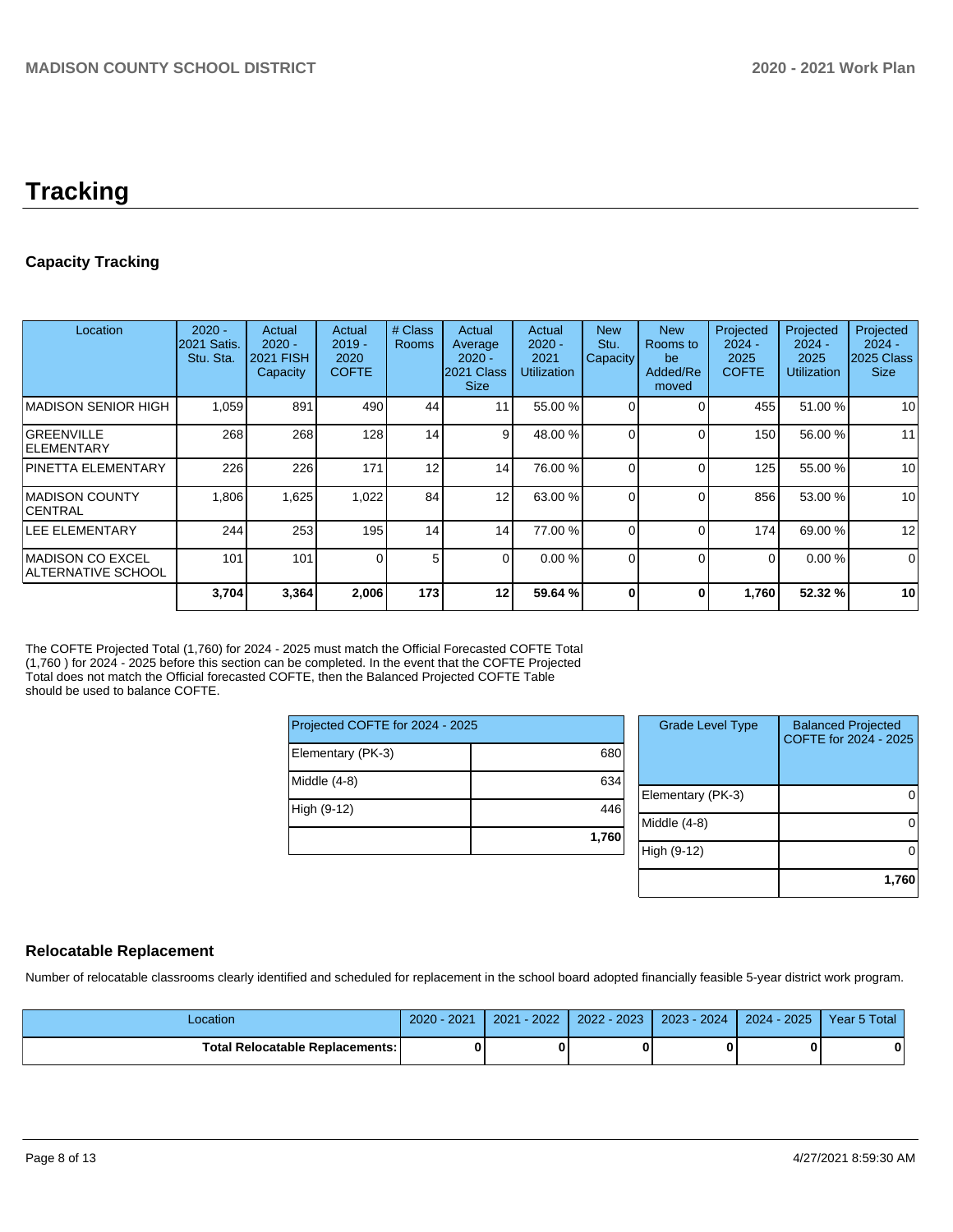## **Charter Schools Tracking**

Information regarding the use of charter schools.

| Location-Type                 | # Relocatable<br>units or<br>permanent<br>classrooms | Owner     | lYear Started or<br>Scheduled | <b>Student</b><br><b>Stations</b> | <b>Students</b><br>Enrolled | Years in<br>Contract | <b>Total Charter</b><br><b>Students</b><br>projected for<br>2024 - 2025 |
|-------------------------------|------------------------------------------------------|-----------|-------------------------------|-----------------------------------|-----------------------------|----------------------|-------------------------------------------------------------------------|
| James Madison Preparatory     |                                                      | 4 PRIVATE | 2013                          | 200                               | 185                         |                      | <b>200</b>                                                              |
| Madison Creative Arts Academy |                                                      | 8 PRIVATE | 2015                          | 292                               | 310 <sub>1</sub>            |                      | 320 <sub>1</sub>                                                        |
|                               | 121                                                  |           |                               | 492                               | 495                         |                      | 520                                                                     |

#### **Special Purpose Classrooms Tracking**

The number of classrooms that will be used for certain special purposes in the current year, by facility and type of classroom, that the district will, 1), not use for educational purposes, and 2), the co-teaching classrooms that are not open plan classrooms and will be used for educational purposes.

| School                                 |  | School Type $\left  \frac{1}{2}$ of Elementary $\left  \frac{1}{2}$ of Middle 4-8 $\left  \frac{1}{2}$ of High 9-12<br><b>K-3 Classrooms</b> | <b>Classrooms</b> | <b>Classrooms</b> | # of $ESE$<br><b>Classrooms</b> | # of Combo<br><b>Classrooms</b> | Total<br><b>Classrooms</b> |
|----------------------------------------|--|----------------------------------------------------------------------------------------------------------------------------------------------|-------------------|-------------------|---------------------------------|---------------------------------|----------------------------|
| <b>Total Educational Classrooms: I</b> |  |                                                                                                                                              |                   |                   |                                 |                                 | 0                          |

| School                     | School Type                          | $\parallel$ # of Elementary # of Middle 4-8<br>K-3 Classrooms | <b>Classrooms</b> | $#$ of High 9-12<br><b>Classrooms</b> | $#$ of ESE<br><b>Classrooms</b> | # of Combo<br><b>Classrooms</b> | Total<br><b>Classrooms</b> |
|----------------------------|--------------------------------------|---------------------------------------------------------------|-------------------|---------------------------------------|---------------------------------|---------------------------------|----------------------------|
| <b>IPINETTA ELEMENTARY</b> | Co-Teaching                          |                                                               |                   |                                       |                                 |                                 |                            |
|                            | <b>Total Co-Teaching Classrooms:</b> |                                                               |                   |                                       |                                 |                                 |                            |

#### **Infrastructure Tracking**

**Necessary offsite infrastructure requirements resulting from expansions or new schools. This section should include infrastructure information related to capacity project schedules and other project schedules (Section 4).** 

Not Specified

**Proposed location of planned facilities, whether those locations are consistent with the comprehensive plans of all affected local governments, and recommendations for infrastructure and other improvements to land adjacent to existing facilities. Provisions of 1013.33(12), (13) and (14) and 1013.36 must be addressed for new facilities planned within the 1st three years of the plan (Section 5).** 

Not Specified

**Consistent with Comp Plan?** No

#### **Net New Classrooms**

The number of classrooms, by grade level and type of construction, that were added during the last fiscal year.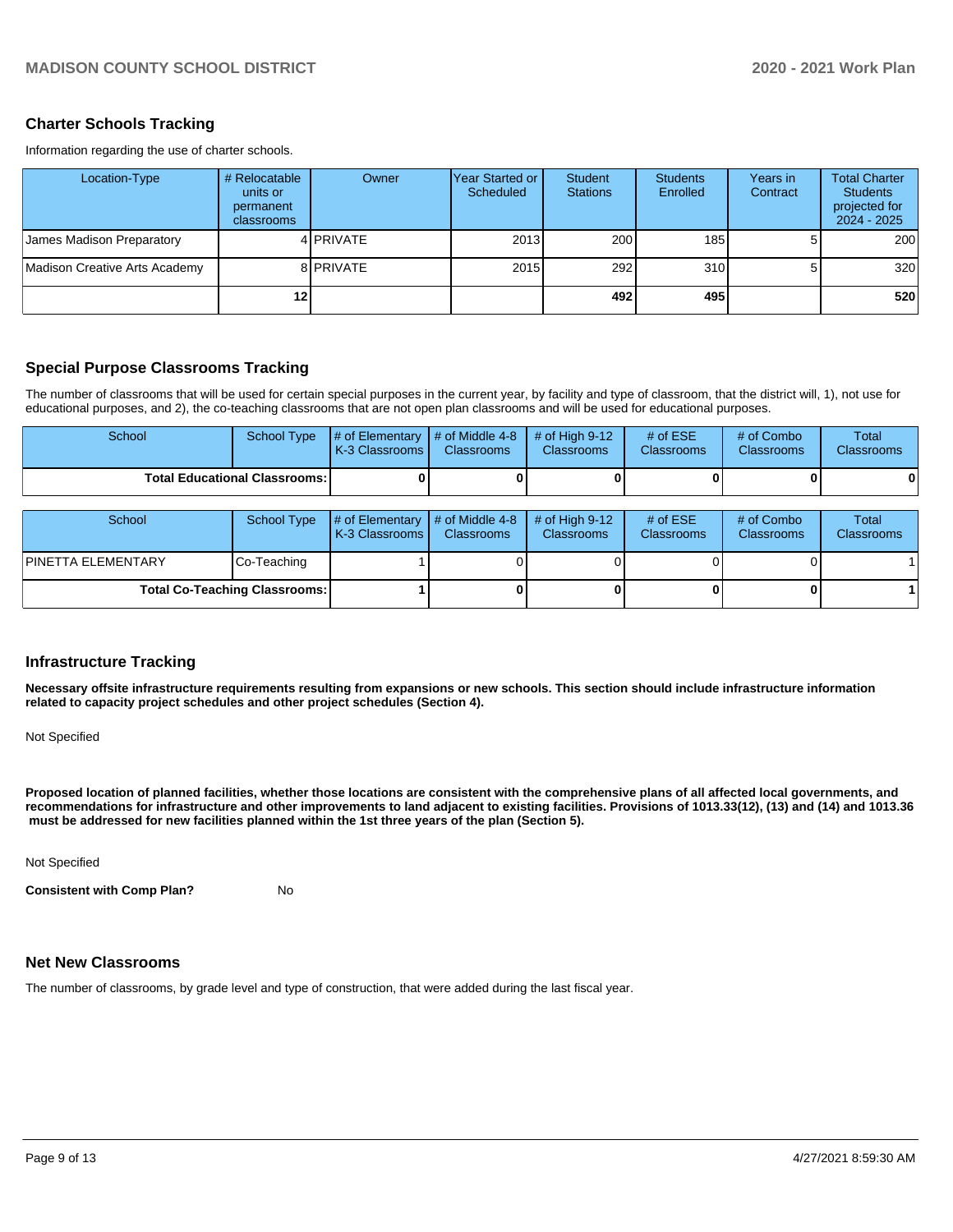| List the net new classrooms added in the 2019 - 2020 fiscal year.                                                                                       | year.                        |                            | List the net new classrooms to be added in the 2020 - 2021 fiscal |                        |                                                                        |                            |                                |                      |
|---------------------------------------------------------------------------------------------------------------------------------------------------------|------------------------------|----------------------------|-------------------------------------------------------------------|------------------------|------------------------------------------------------------------------|----------------------------|--------------------------------|----------------------|
| "Classrooms" is defined as capacity carrying classrooms that are added to increase<br>capacity to enable the district to meet the Class Size Amendment. |                              |                            |                                                                   |                        | Totals for fiscal year 2020 - 2021 should match totals in Section 15A. |                            |                                |                      |
| Location                                                                                                                                                | $2019 - 2020$ #<br>Permanent | $2019 - 2020$ #<br>Modular | 2019 - 2020 #<br>Relocatable                                      | $2019 - 2020$<br>Total | $2020 - 2021$ #<br>Permanent                                           | $2020 - 2021$ #<br>Modular | $2020 - 2021$ #<br>Relocatable | 2020 - 2021<br>Total |
| Elementary (PK-3)                                                                                                                                       |                              |                            |                                                                   |                        |                                                                        |                            |                                |                      |
| Middle (4-8)                                                                                                                                            |                              |                            |                                                                   |                        |                                                                        |                            |                                |                      |
| High (9-12)                                                                                                                                             |                              |                            |                                                                   |                        |                                                                        |                            |                                | ΩI                   |
|                                                                                                                                                         |                              |                            |                                                                   |                        |                                                                        |                            |                                |                      |

## **Relocatable Student Stations**

Number of students that will be educated in relocatable units, by school, in the current year, and the projected number of students for each of the years in the workplan.

| <b>Site</b>                                 | 2020 - 2021 | 2021 - 2022 | 2022 - 2023 | 2023 - 2024 | 2024 - 2025 | 5 Year Average |
|---------------------------------------------|-------------|-------------|-------------|-------------|-------------|----------------|
| MADISON COUNTY CENTRAL                      |             |             |             |             |             |                |
| ILEE ELEMENTARY                             |             |             |             |             |             |                |
| <b>IMADISON CO EXCEL ALTERNATIVE SCHOOL</b> | 101         |             |             |             |             | 20             |
| MADISON SENIOR HIGH                         |             |             |             |             |             |                |
| <b>GREENVILLE ELEMENTARY</b>                |             |             |             |             |             |                |
| <b>PINETTA ELEMENTARY</b>                   | 56          | 54          |             |             |             | 22             |

| <b>Totals for MADISON COUNTY SCHOOL DISTRICT</b>  |       |       |       |       |       |       |
|---------------------------------------------------|-------|-------|-------|-------|-------|-------|
| Total students in relocatables by year.           | 157   | 54    |       |       |       | 42    |
| Total number of COFTE students projected by year. | 1,975 | 1,920 | 1,856 | 1.791 | 1.760 | 1.860 |
| Percent in relocatables by year.                  | 8 % l | 3%    | 0%    | 0 % I | $0\%$ | 2%    |

## **Leased Facilities Tracking**

Exising leased facilities and plans for the acquisition of leased facilities, including the number of classrooms and student stations, as reported in the educational plant survey, that are planned in that location at the end of the five year workplan.

| Location                       | # of Leased<br><b>IClassrooms 2020 -</b><br>2021 | <b>FISH Student</b><br><b>Stations</b> | Owner | # of Leased<br>Classrooms 2024 -<br>2025 | <b>FISH Student</b><br><b>Stations</b> |
|--------------------------------|--------------------------------------------------|----------------------------------------|-------|------------------------------------------|----------------------------------------|
| IMADISON SENIOR HIGH           |                                                  |                                        |       |                                          |                                        |
| <b>GREENVILLE ELEMENTARY</b>   |                                                  |                                        |       |                                          |                                        |
| <b>PINETTA ELEMENTARY</b>      |                                                  |                                        |       |                                          |                                        |
| <b>IMADISON COUNTY CENTRAL</b> |                                                  |                                        |       |                                          |                                        |
| <b>ILEE ELEMENTARY</b>         |                                                  |                                        |       |                                          |                                        |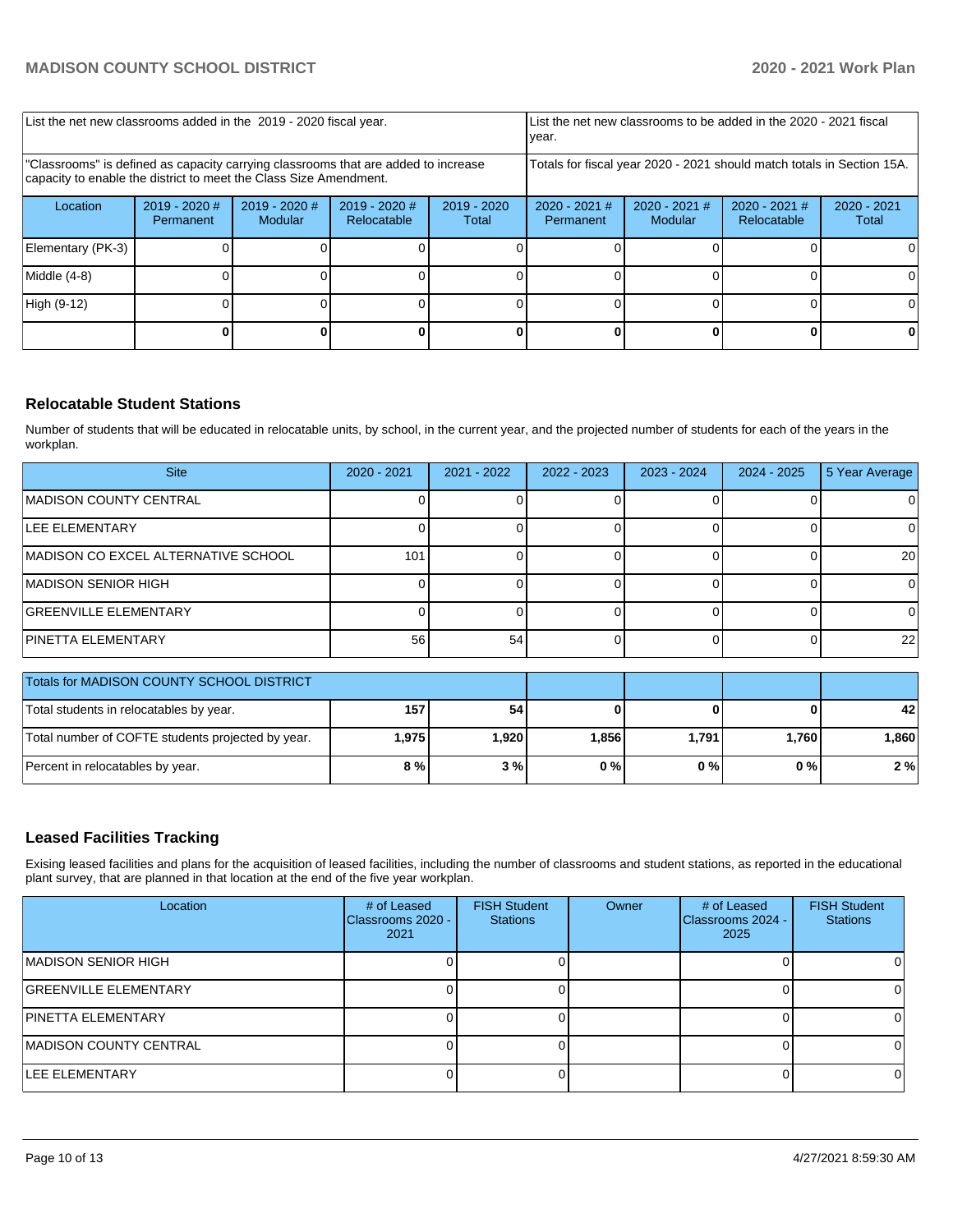| MADISON CO EXCEL ALTERNATIVE SCHOOL |  |  |  |
|-------------------------------------|--|--|--|
|                                     |  |  |  |

#### **Failed Standard Relocatable Tracking**

Relocatable units currently reported by school, from FISH, and the number of relocatable units identified as 'Failed Standards'.

Nothing reported for this section.

## **Planning**

#### **Class Size Reduction Planning**

**Plans approved by the school board that reduce the need for permanent student stations such as acceptable school capacity levels, redistricting, busing, year-round schools, charter schools, magnet schools, public-private partnerships, multitrack scheduling, grade level organization, block scheduling, or other alternatives.**

Due to declining enrollment and the additional of a K-8 Charter School, the district currently has and expects to continue having excess capacity for students.

#### **School Closure Planning**

**Plans for the closure of any school, including plans for disposition of the facility or usage of facility space, and anticipated revenues.** 

There are no school closings planned at this time.

## **Long Range Planning**

#### **Ten-Year Maintenance**

District projects and locations regarding the projected need for major renovation, repair, and maintenance projects within the district in years 6-10 beyond the projects plans detailed in the five years covered by the work plan.

Nothing reported for this section.

#### **Ten-Year Capacity**

Schedule of capital outlay projects projected to ensure the availability of satisfactory student stations for the projected student enrollment in K-12 programs for the future 5 years beyond the 5-year district facilities work program.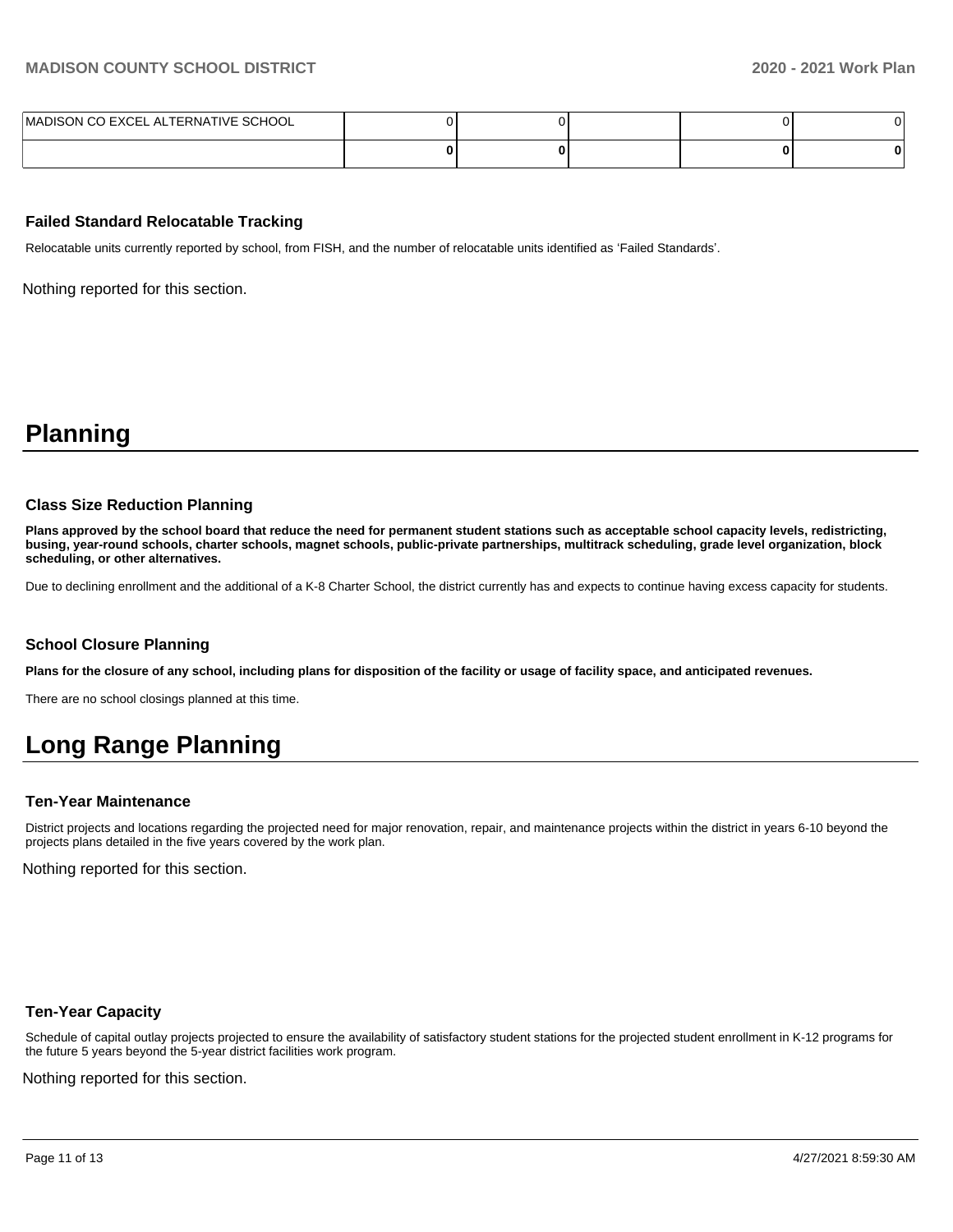### **Ten-Year Planned Utilization**

Schedule of planned capital outlay projects identifying the standard grade groupings, capacities, and planned utilization rates of future educational facilities of the district for both permanent and relocatable facilities.

| <b>Grade Level Projections</b>         | <b>FISH</b><br>Student<br><b>Stations</b> | Actual 2019 -<br>2020 FISH<br>Capacity | Actual<br>$2019 -$<br>2020<br><b>COFTE</b> | Actual 2019 - 2020<br><b>Utilization</b> | Actual 2020 - 2021 / 2029 - 2030 new<br>Student Capacity to be added/removed | Projected 2029<br>2030 COFTE | Projected 2029 -<br>2030 Utilization |
|----------------------------------------|-------------------------------------------|----------------------------------------|--------------------------------------------|------------------------------------------|------------------------------------------------------------------------------|------------------------------|--------------------------------------|
| Elementary - District<br><b>Totals</b> | 738                                       | 738 I                                  | 494.45                                     | 66.94 %                                  |                                                                              | 738                          | 100.00 %                             |
| Middle - District Totals               | 1.806                                     | 1,625                                  | 1.021.73                                   | 62.89%                                   |                                                                              | 1.806                        | 111.14 %                             |
| High - District Totals                 | 1.059                                     | 900                                    | 490.13                                     | 54.44 %                                  |                                                                              | 1.059                        | 117.67 %                             |
| Other - ESE, etc                       | 101                                       | 101                                    | 0.00                                       | 0.00%                                    |                                                                              | 101                          | 100.00 %                             |
|                                        | 3,704                                     | 3,364                                  | 2.006.31                                   | 59.64 %                                  |                                                                              | 3.704                        | 110.11 %                             |

**Combination schools are included with the middle schools for student stations, capacity, COFTE and utilization purposes because these facilities all have a 90% utilization factor. Use this space to explain or define the grade groupings for combination schools.** 

No comments to report.

## **Ten-Year Infrastructure Planning**

**Proposed Location of Planned New, Remodeled, or New Additions to Facilities in 06 thru 10 out years (Section 28).**

Nothing reported for this section.

Plans for closure of any school, including plans for disposition of the facility or usage of facility space, and anticipated revenues in the 06 thru 10 out **years (Section 29).**

Nothing reported for this section.

#### **Twenty-Year Maintenance**

District projects and locations regarding the projected need for major renovation, repair, and maintenance projects within the district in years 11-20 beyond the projects plans detailed in the five years covered by the work plan.